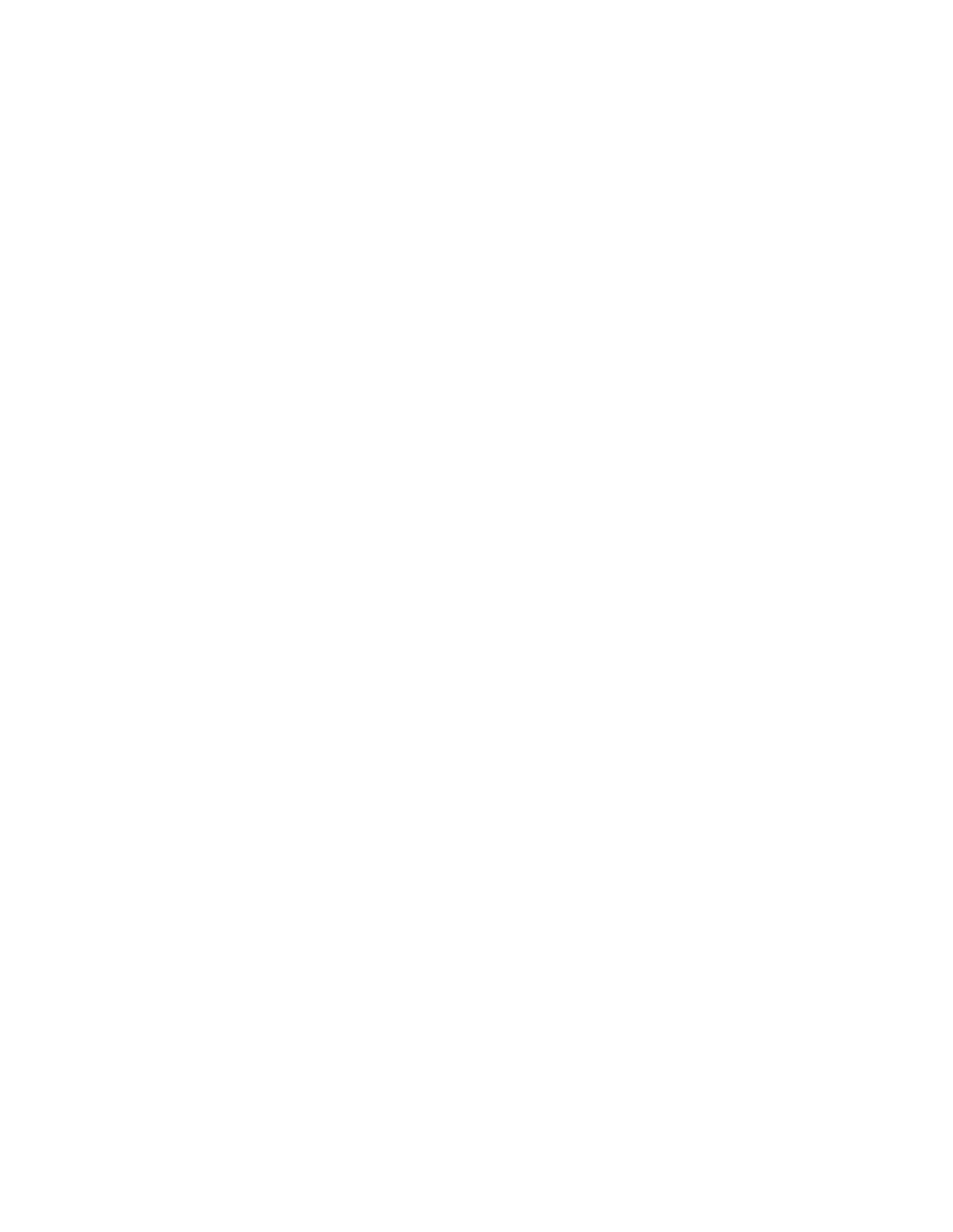

# **ACKNOWLEDGMENT**

### **JEFFERSON PARISH SCHOOLS INTERIM VIRTUAL DISCIPLINE POLICY**

We hereby acknowledge that we have read and reviewed the Jefferson Parish Schools Interim Virtual Discipline Policy. We also acknowledge we have access to and have read the Procedures and Policies for Parents and Students.

| We agree that                                                  | should                                                                       |
|----------------------------------------------------------------|------------------------------------------------------------------------------|
|                                                                | Name of Student                                                              |
|                                                                | be held accountable for these rules and regulations. Policies and procedures |
| are subject to change following the printing of this document. |                                                                              |

Student Signature Date Date of the United Student Signature Date Date Date Date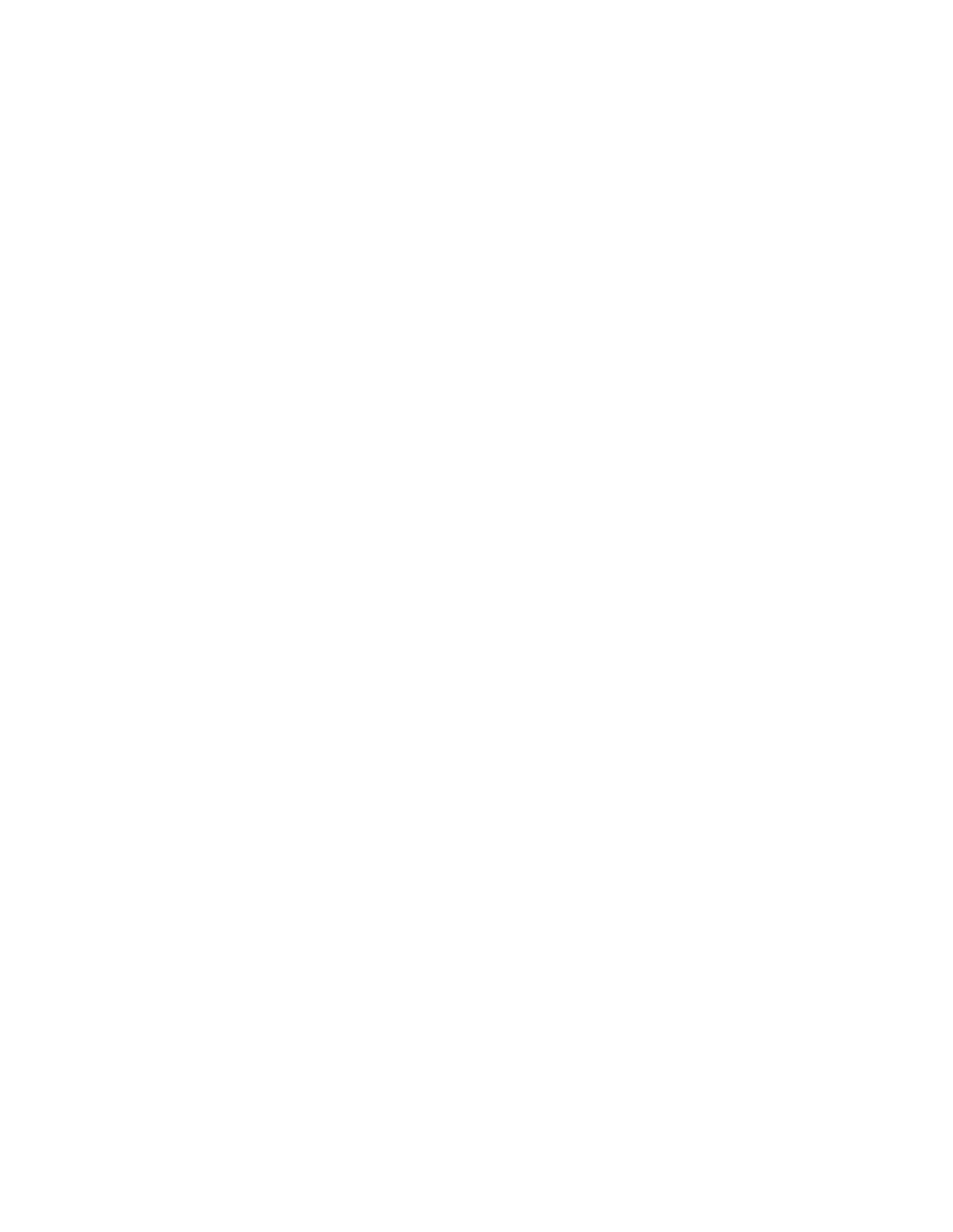### **Interim Virtual Discipline Policy**

In response to the COVID-19 pandemic, the Jefferson Parish School System has given families the opportunity to choose from three different instructional models. Families may elect to have their children attend all classes in person on the school campus (Grades K-8). Students enrolled in the hybrid model attend classes both in-person and virtually (Grades 9-12). Families may also choose to have their children attend all classes virtually (all grades). Students may be required to attend school virtually when schools are closed due to inclement weather or other unanticipated emergencies. The Jefferson Parish School Board adopts this Interim Virtual Discipline Policy in order to clarify expectations for student conduct in the virtual classroom and to provide notice of the possible consequences of inappropriate conduct in the virtual classroom.

Student conduct is governed, at all times, and regardless of the mode of instruction, by La. R.S. 17:416 and the Student Code of Conduct, as set forth in the Procedures and Policies for Parents and Students. Conduct that is unacceptable in the physical classroom is, under most circumstances, equally unacceptable in the virtual classroom. While students and parents have an expectation of privacy in their home, conduct that occurs in front of a camera, and in view of peers and teachers in the virtual classroom, shall be governed by applicable law and district policy.

The context in which student behavior occurs is important, however, and will be taken into consideration by school and district administrators in determining whether there has been a violation of the Code of Conduct, the severity of the infraction and the appropriate penalty, if any, under the circumstances.

#### **Privacy and the Virtual Classroom**

Students and parents have a reasonable expectation of privacy with regard to what takes place in their home *outside of the view of teachers and peers in the virtual classroom*. In order to ensure that students and teachers are able to work and learn in a safe and orderly virtual environment, it is imperative that students have a quiet, well-lit "classroom" space -- free, to the extent possible, from toys, images, personal property or other items that may distract from teaching and learning.

Students should be cautioned that the virtual classroom is for instruction and for engaging with peers and teachers for educational purposes. Students must not handle or display personal items, toys or images, or engage in conduct unrelated to the lessons taking place. Students who engage in conduct in the virtual classroom that violates the Student Code of Conduct as set forth in the Policies and Procedures for Students and Parents and this Interim Virtual Discipline Policy may be subject to discipline in accordance with the Student Code of Conduct and this Policy.

School and/or district officials may be required, as mandatory reporters, to alert local law enforcement and/or the Department of Children and Family Services if they observe conduct, images, or objects that raise legitimate concern for the safety and well-being of students in the virtual classroom. This may include students handling weapons in the virtual classroom, even if it is subsequently learned that the weapon is a toy or facsimile, as it is not always possible to determine remotely whether the weapon is real or not.

#### **Conduct in the Virtual Classroom**

Students are responsible for all content posted through their online account. Students are prohibited from sharing their online account username or password or using the username or password of another student. Students are required to have their computer camera turned on when virtual classes are in session.

Following is a *non-exclusive* list of behaviors that are prohibited in the virtual classroom and that may result in disciplinary action in accordance with the Student Code of Conduct as set forth in the Policies and Procedures for Students and Parents and this Policy:

- Antagonistic or discriminatory language of any kind with regard to race, religion, gender, intelligence, age, orientation, disability or socioeconomic status
- Bullying/Cyberbullying
- Use of obscene, degrading or profane language (written, verbal, pictures, drawings, audio, video)
- Displaying pornography, nudity or images of nudity
- $\cdot$  Committing lewd or sexual acts
- Handling or displaying weapons, including toy or facsimile weapons<sup>\*</sup>
- $\cdot$  Any criminal or other illegal activity encouraging the unlawful use, possession, manufacture or distribution of tobacco, drugs or alcohol<sup>\*</sup>
- Illegal posting, distribution, upload or download of copyrighted work of any kind
- $\cdot$  Sharing assignments, questions/answers or any other action that would violate any expectations or rules relative to academic honesty
- Posting personally identifiable information in any format other than via private message

#### **Consequences of Inappropriate Online Conduct**

Parents and students must be aware that conduct that is unacceptable and disruptive in the regular classroom environment is, typically, equally unacceptable in the virtual classroom. The School Board recognizes, however, that virtual learning is a new experience for students and families, and that the context in which student conduct occurs must be taken into account in determining the appropriate penalty, if any, imposed for violations of the Student Code of Conduct in the virtual classroom.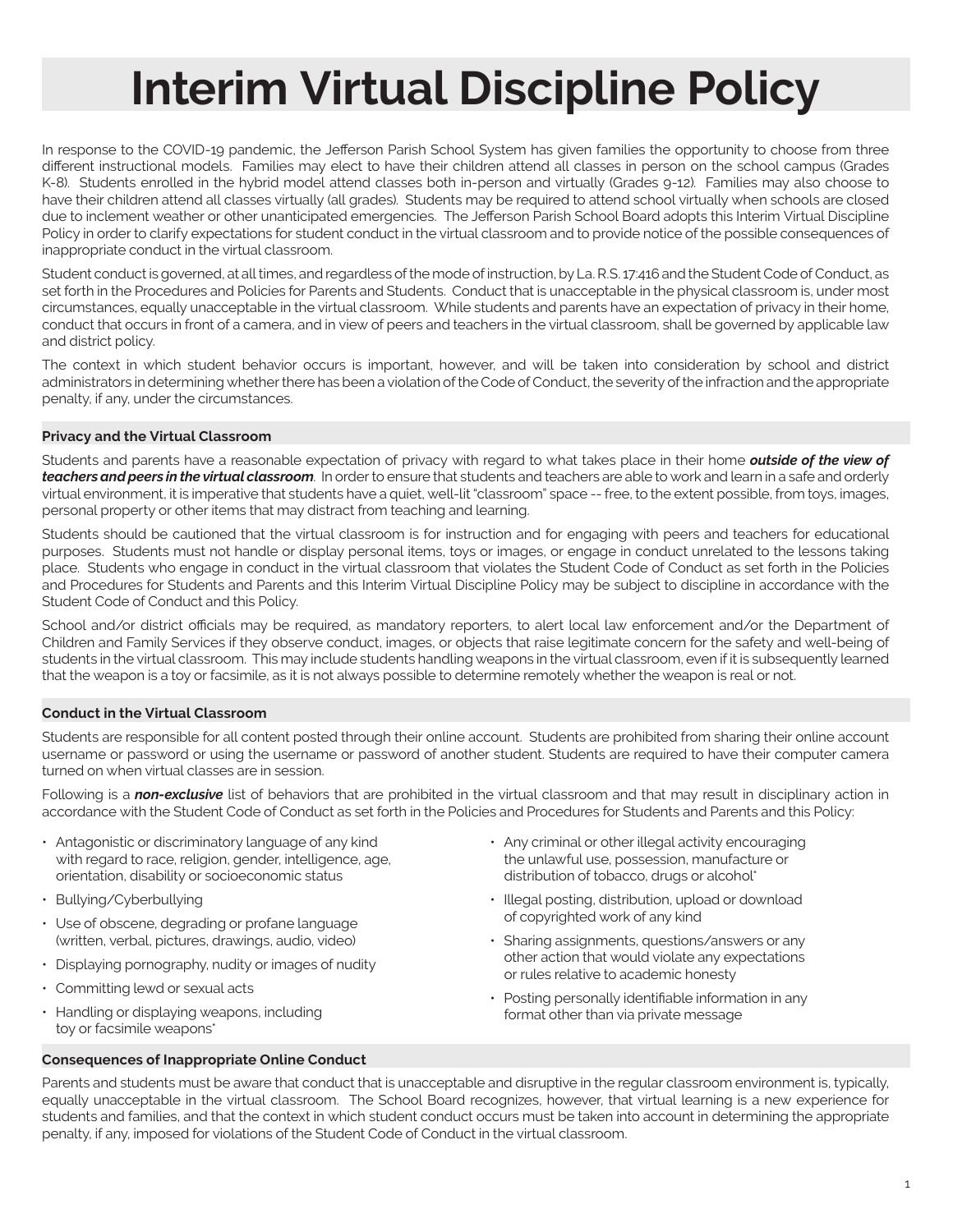Student conduct that occurs in the virtual classroom shall be subject to progressive discipline which, depending on the seriousness of the conduct at issue, will include an initial verbal warning and consultation with the student's parent or guardian, prior to any formal disciplinary action. The seriousness of the conduct at issue will dictate the actions of administrators and the nature of the penalty ultimately imposed. For example, a student may be subject to a severe penalty, even for a first offense, depending on the seriousness of the conduct at issue.

Some factors that administrators will take into account in determining the penalty imposed, if any, for conduct that occurs in the virtual classroom will include:

- $\cdot$  Age of the student
- $\cdot$  Whether the conduct disrupted learning in the virtual classroom
- $\cdot$  Whether the conduct was violent or threatening, in any way
- $\cdot$  Whether the conduct was illegal
- Whether the conduct interfered with the rights of teachers and students to work and learn in a safe and orderly environment free from inappropriate images, language or behavior
- $\cdot$  Whether the student received prior warnings or discipline for similar conduct

\*Conduct in the virtual classroom related to the display or handling of weapons or drugs, or other conduct that raises legitimate concerns about the safety and welfare of a student, must be reported immediately to the School Resource Officer, Director of Safety or Executive Director of Special Programs in order to assess whether the matter must be reported to local law enforcement and/or the Department of Children and Family Services.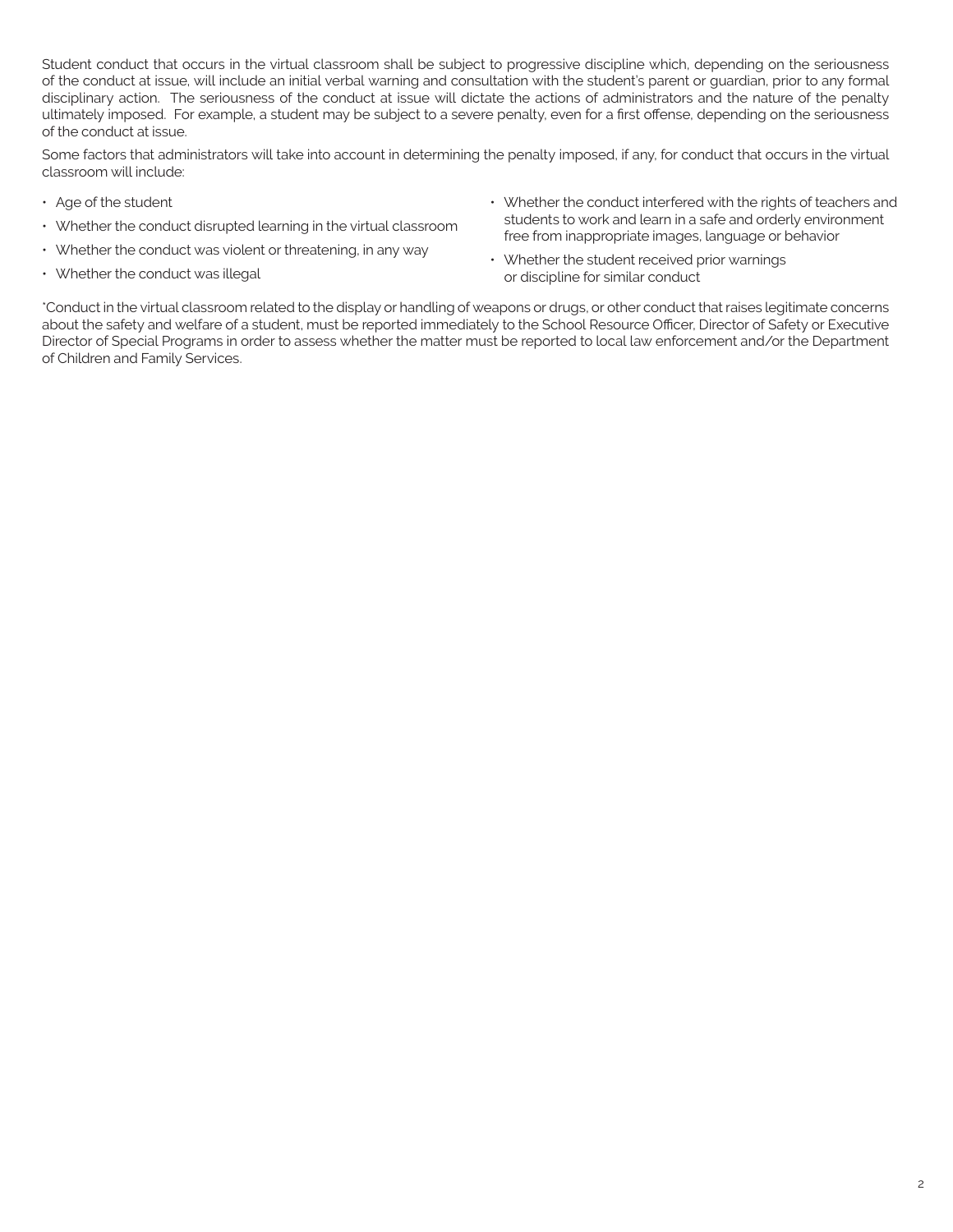### **Code of Conduct**

SWPBIS is used to promote positive school climates that foster healthy and productive school relationships. Through this multi-tiered approach, restorative practices can be put into action to build school community based on cooperation, mutual understanding, trust and respect.

It is the goal of Jefferson Parish Schools that every student will be free of drugs and violence, be offered a disciplined environment conducive to learning, and develop competence in those areas of life which are essential to individual and group living.

The competence areas which are considered essential education goals are communication, computation, reasoning, responsibility, arts and humanities, physical and mental well-being, and learning to learn.

In providing an atmosphere conducive to learning, it is essential that students gain confidence in their own abilities and talents, learn to control and discipline their own desires, actions, and habits, become aware of their own potential, character, and abilities, learn to rely on their own judgments and abilities, and form accurate perceptions of themselves and others.

The following code of student conduct is hereby adopted to further those objectives.

- 1. Each student shall learn to control and discipline his/her own desires, actions, and habits in order to develop competence in areas of life considered essential to educational goals.
- 2. Each student shall learn that his/her behavior at school reflects the choices he/she makes in how to conduct himself or herself in school buildings, on school premises, on school buses, and at schoolsanctioned events.
- 3. A student shall be accountable for, and shall accept responsibility for, his/her behavior during classroom instruction, in school buildings, on school premises, on school buses, at school-sanctioned events.
- 4. A student shall attend school and report to school and to scheduled classes on time.
- 5. A student shall remain in his/her assigned area during the entire class period, unless he/she has permission to leave the area.
- 6. A student shall behave during classroom activities in a non-disruptive manner that allows for order in the class-room, and is conducive to the educational process for both himself or herself and other students.
- 7. A student shall conduct himself or herself in such a manner that he/she does not interfere with the instruction of other students.
- 8. A student shall be courteous to other students and to all employees of the school system.
- 9. A student shall speak politely to other students and to all employees of the school system. A student shall refrain from the use of foul or abusive language or threats directed at others. When speaking with school system employees, the student shall address and respond to the school system employee respectfully.
- 10. A student will not belittle, ridicule, mock, taunt, laugh at, or otherwise engage in any such language or activity toward another student or school employee due to the other person's gender, age, size, race, religion or ethnicity.
- 11. A student shall comply with all school rules and regulations.
- 12. While under school supervision, a student when requested shall provide his/her name to any employee of the school system.
- 13. A student shall follow traffic and safety regulations at school, on school buses (boarding and disembarking from the school bus at the assigned stop), and at school-sanctioned events.
- 14. A student shall resolve problems, differences of opinion, and disagreements, whether they are with a school employee or another student, through nonviolent measures. A student shall refrain from instigating or participating in fights and/or threats, and will seek the assistance of others, when appropriate, to resolve such disputes by nonviolent means. Such means may include, but not be limited to, conflict resolution, peer mediation, and counseling sessions.
- 15. A student shall not engage in behavior or conduct that causes injury or harm to, or poses an immediate threat to the safety or physical wellbeing of any other student or to any school employee.
- 16. A student shall not throw anything that may injure or cause harm to another student or any school system employee.
- 17. A student shall treat the property of others, as well as school property and school buses, with respect. A student shall refrain from cutting, defacing, or damaging property belonging to another student, to a school system employee, or to the school, and shall not write profane or obscene words or draw obscene pictures in or on any such property.
- 18. A student shall be truthful and refrain from making false or unfounded charges against another student or any school system employee.
- 19. A student shall not use or operate any electronic telecommunication device including any facsimile system, radio paging service, mobile telephone service, intercom, or electro-mechanical paging system, or beeper in school buildings, on school premises, on school buses, or at school-sanctioned events. (Emergencies are exceptions see page 6)
- 20. A student shall not smoke, chew, or otherwise consume any tobacco product or carry, use, have, possess, distribute, sell, give, or lend any tobacco or tobacco product, smokeless tobacco, cigar, cigarette, pipe, e-cigarette, vape, or any other form of smoking object or device, in any form, in school buildings, on school premises, on school buses, or at school-sanctioned events.
- 21. A student shall not be under the influence of, use, or otherwise consume, or carry, have, possess, distribute, sell, give, or lend any alcoholic beverage, in any form, in school buildings, on school premises, on school buses, or at school-sanctioned events.
- 22. A student shall not be under the influence of, use, have, possess, distribute, sell, give, or lend drug paraphernalia, mood altering drugs, illegal narcotics, drugs, or any controlled dangerous substance governed by the Uniform Controlled Dangerous Substances Law, in any form, or any substance that looks like or is designed to represent such a drug, in school buildings, on school premises, on school buses, or at school-sanctioned events.
- 23. A student shall not communicate or cause the communication of false information or threats of arson, attempted arson, bomb threats, or threats involving fake explosive devices by any means of communication, including but not limited to, use of the mail, telephone, telegraph, word of mouth, or other means of communication.
- 24. A student shall not carry, possess, use, or project lasers or laser devices, the careless use of which might inflict harm or injury on, intimidate, or place others in fear of bodily harm, in school buildings, on school premises, on school buses, or at school-sanctioned events.
- 25. A student shall not have, possess, ignite and/or discharge fireworks in any form in school buildings, on school premises, on school buses, or at school-sanctioned events.
- 26. A student shall not have, carry, use, or threaten to use a firearm, bomb, knife, or other implement that can be used as a weapon, the careless use of which might inflict harm or injury on others in school buildings, on school premises, on school buses, or at school-sanctioned events.
- 27. A student is accountable for, and will accept responsibility for, his/ her personal hygiene and physical appearance during classroom instruction, in school buildings, on school grounds, on school buses, or at school-sanctioned events. A student will comply with all rules and regulations related to the student dress code and uniform policy for his/ her school.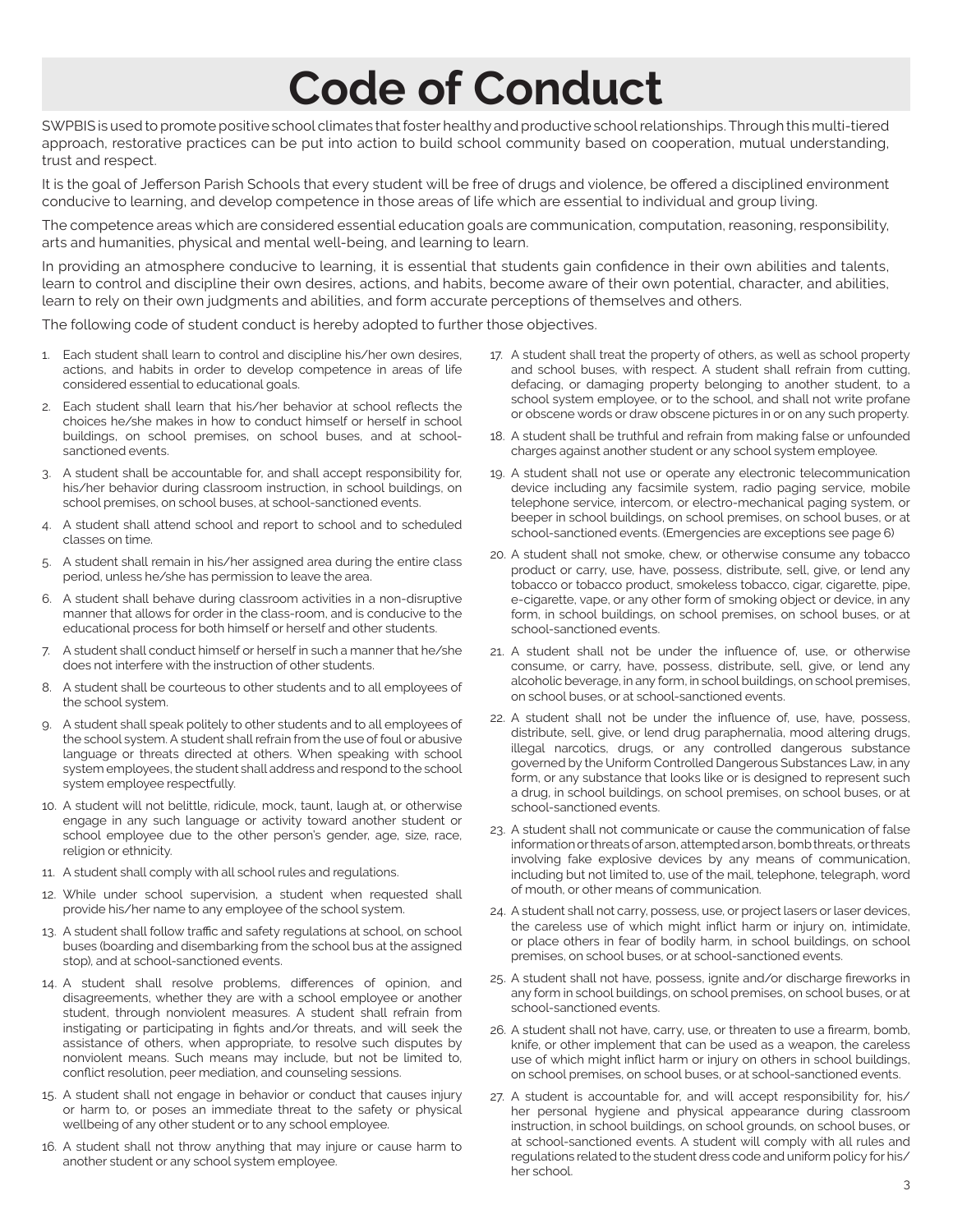#### **ANY VIOLATION OF A CODE OF CONDUCT ARTICLE MAY RESULT IN DISCIPLINARY ACTIONS**

#### **Individual School Rules and Regulations**

It is the policy of Jefferson Parish Schools that teachers, principals, and administrators may employ, subject to any rules as may be adopted by the parish or city school board, reasonable disciplinary and corrective measures to maintain order, provided, that nothing in this section shall be construed as superseding the provisions of Section 416 of Title 17 of the Louisiana Revised Statutes of 1950 relative to the disciplining of students, suspensions, and expulsions.

All such rules shall be published and distributed to students and parents/legal guardians.

#### **In-School Suspension**

In-School Suspension (ISS) is designed to provide academic and counseling services to middle/high school students (grades 6-12) who have been suspended with the exception of offenses for drugs, guns/weapons, arson, bodily harm, and indecent exposure. ISS allows students to remain under the school's supervision during the suspension, to receive counseling related to specific behaviors, and to work on academic skills by completing assignments and/or general academic packets. After successfully completing the ISS, the student may return to the regular school/schedule and will be eligible to complete all missed assignments. The absence(s), according to state guidelines, is an excused absence.

Students eligible for ISS are those students in grades 6-12 who are housed on regular middle/high school campuses. Students will be assigned to ISSP by the principal/designee.

#### **Causes for Suspension/Expulsion**

It is the policy of Jefferson Parish Schools that the school principal/designee may suspend from school and/or from riding a school bus any pupil who commits any of the following offenses:

- 1. Is guilty of willful disobedience;
- 2. Treats with intentional disrespect a teacher, principal, superintendent, school board member, or employee of Jefferson Parish Schools;
- 3. Makes an unfounded charge against any teacher, principal, superintendent, school board member, or employee of Jefferson Parish Schools;
- 4. Uses unchaste or profane language;
- Is guilty of immoral or vicious practices, or of conduct or habits injurious to his/her associates;
- 6. Leaves the classroom or designated area during class hours or detention without permission;
- 7. Leaves the school premises without permission;
- 8. Gets off the school bus (other than at regular stop) without permission;
- 9. Is habitually tardy;
- 10. Violates any rules adopted by the School Board;
- 11. Violates traffic and safety regulations;
- 12. Refuses, while under school supervision, to provide upon request his/ her name to a Jefferson Parish Schools employee or who provides such employee with a false name and/or does not go to the administrative area when so directed;
- 13. Disturbs the school or habitually violates any rule;
- 14. Posts or responds to posts on a social media site and creates a substantial and material disruption on a school campus, regardless of time or location while posting.
- 15. Disrupts and/or interferes with the orderly conduct of the affairs of the school, school activities, or the rights of other students through the distribution of any or all materials, the posting of signs, and the wearing of imprinted apparel that is deem to be disruptive;
- 16. Participates in an unauthorized demonstration in Jefferson Parish Schools buildings, on Jefferson Parish Schools premises, on any school bus, including those owned by, contracted to, or jointly owned by Jefferson Parish Schools, or during any school-sanctioned event;
- 17. Initiates or participates in any threat which disrupts the school day operations, including, but not limited to, bomb threats or threats involving fake explosive devices, threats of aggravated or simple arson, etc. by the use of the mail, telephone, telegraph, word of mouth, or other means of communication;
- 18. Cuts, defaces, or injures any part of school buildings, school premises, or school buses;
- 19. Writes any profane or obscene language or draws obscene pictures in or on any school material, on school buildings, on school premises, or on school buses;
- 20. Throws missiles or other objects liable to injure other persons while in school buildings, on school premises, in school buses, or at schoolsanctioned events;
- 21. Instigates or participates in fights while under school supervision;
- 22. Abuses a teacher, any school personnel, or school bus driver either physically or verbally;
- 23. Possesses and/or ignites and/or discharges fireworks in school buildings, on school premises, on school buses, or at school- sanctioned events;
- 24. Is found carrying or possessing firearms, knives or other implements which can be used as weapons, the care-less use of which might inflict harm or injury, in school buildings, on school premises, at school sanctioned events, or on school buses;
- 25. Uses or possesses tobacco, alcoholic beverages, mood altering chemicals, drug paraphernalia, any controlled dangerous substance, governed by the Uniform Controlled Dangerous Substance Law, or any substance designed to look like or represented to be such a drug, in school buildings, on school premises, at school-sanctioned events, or on school buses;
- 26. Possesses, distributes, sells, gives, or lends and/or is found to have knowledge of and/or intentional distribution of, or possession with intent to distribute any illegal narcotic, drug, alcoholic beverages, mood altering chemicals, drug paraphernalia, other controlled dangerous substance governed by the Uniform Controlled Dangerous Substance Law, or any substance designed to look like or represented to be such a drug, in school buildings, on school premises, at school- sanctioned events, or on school buses;
- 27. Carries, possesses, uses, or projects lasers or laser devices, the careless use of which might inflict harm or injury, intimidate, or place others in fear of bodily harm, in school buildings, on school premises, at school sanctioned events, or on school buses;
- 28. Is convicted of a felony or incarcerated in a juvenile institution for an act which had it been committed by an adult, would have constituted a felony;
- 29. Is in possession of or uses mace/pepper spray.
- 30. Participates in a group/gang fight (more than 2 people).
- 31. Instigates or participates in any form of bullying;
- 32. Commits any other serious offense.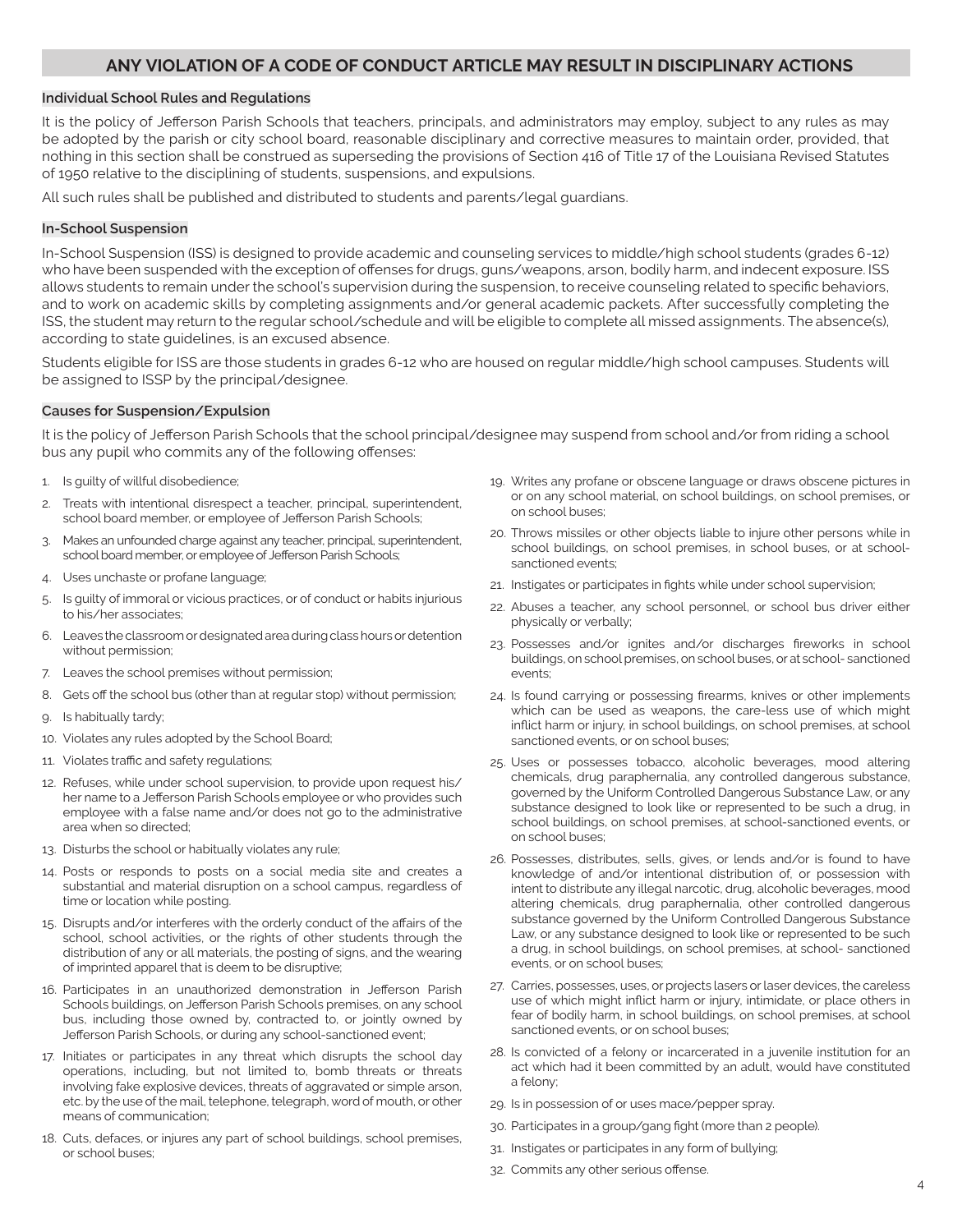#### **Parent/Legal Guardian Information on Suspension or Expulsion**

In instances when the parent/legal guardian seeks information about the student who may have inflicted injury or damage to their child, the principal/designee shall follow policies outlining release of information as provided in the Family Rights and Privacy Act of 1974.

If the parent/legal guardian is not satisfied with the information which is provided, the parent/legal guardian of the injured child may seek redress through legal action under civil law.

#### **Suspension Policies/Extended Expulsion**

It is the policy of Jefferson Parish Schools that a student may be suspended for the first, second or third time:

- 1. Until a parent/guardian returns with the student to school (At the middle/high school levels, following the second and third suspensions the administrator shall schedule a conference for the student with a counselor.) NOTE: Does not apply to special education students
- 2. For a period not to exceed three (3) school days (Parent/legal guardian conference shall follow.)

not to exceed nine (9) school days after notifying the school's designated Hearing Officer (Parent/legal guardian conference shall be conducted within three (3) school days of the suspension.)

4. For the remainder of the school year, depending upon the seriousness of the offense (Parental/legal guardian conference shall follow.)

4. Distributing, manufacturing, intending to distribute alcoholic beverages, controlled dangerous substances in any form, mood altering chemicals, or any substances designed to look like or presented to be such a drug in school buildings, on school premises, on school buses, or at school-

3. For a period of time determined by the principal/designee

It is the policy of Jefferson Parish Schools that a student shall be recommended for a remainder of the school year suspension by the principal on the fourth suspension. Alternatively educational programs will be provided in only those cases required by law.

It is the policy of Jefferson Parish Schools that a student may be expelled for a period of time that extends beyond the present school year upon the recommendation of the principal and the concurrence of the Executive Director of Special Programs for the serious offenses listed below:

sanctioned events.

- 1. The possession or use of any implement which may be used as a weapon or that may result in bodily harm to an individual.
- 2. Any malicious act which results in serious bodily harm to an individual.
- 3. Commits any other serious offense or creates any serious disruption of a school education process.

#### **Suspension Policies/Extended Suspensions for Weapons/Drugs**

Any student found guilty of being in possession of a dangerous weapon/firearm, or in possession/distributing/manufacturing/ intending to distribute alcoholic beverages, controlled dangerous substances in any form, mood altering chemicals or any substance designed to look like or represented to be such a drug in school buildings, on school buses, on school premises, or at school-sanctioned events shall be susceptible to district approved disciplinary consequences. A look alike substance is defined as any substance that appears or resembles any prohibited substance and which the student in possession thereof specifically represent to others as a prohibited substance. Consequences follow below.

- 1. If sixteen (16) years of age or older, be expelled from Jefferson Parish Schools for the maximum period of time allowable under state and federal law for a minimum period of four (4) complete semesters for drugs;
- 2. If under sixteen (16) years of age and a middle/high school student shall be expelled from Jefferson Parish Schools for a minimum period of two (2) complete semesters;
- 3. For weapons, grades 6-12, expelled for TWO (2) complete semesters;
- 4. Any case involving an elementary student shall be referred to the Jefferson Parish School Board through a recommendation for action from the superintendent.

All individuals affected by this resolution shall receive all legal due process rights provided for under the law. Alternative education programs will be provided only in those cases where required by law.

No student expelled under items 1, 2, or 3 shall be allowed to return to a Jefferson Parish public school without the express approval of the Jefferson Parish School Board.

Illegal carrying, possession or use of a firearm or dangerous weapon within the boundaries of school property or on a school bus is a crime under the laws of the State of Louisiana. A person found guilty of the offense of illegal possession or use of a dangerous weapon and/or carrying a firearm, when such an offense is committed on a school bus or within the boundaries of school property, may be subject to criminal penalties including fines and/or imprisonment with or without hard labor under the provision of L.S.A. 14:95.2, L.S.A. 14:95 and other applicable law.

#### **Possession of a Starter Gun, Stun Gun and/or Facsimile**

If any student is found guilty, the following shall occur.

- 1. Students, in grades seven (7) through twelve (12), shall be expelled from the school system.
- 2. Students in kindergarten through grade six (6) may be expelled from the school system unless other corrective or disciplinary action is recommended by the superintendent or his/her designee.